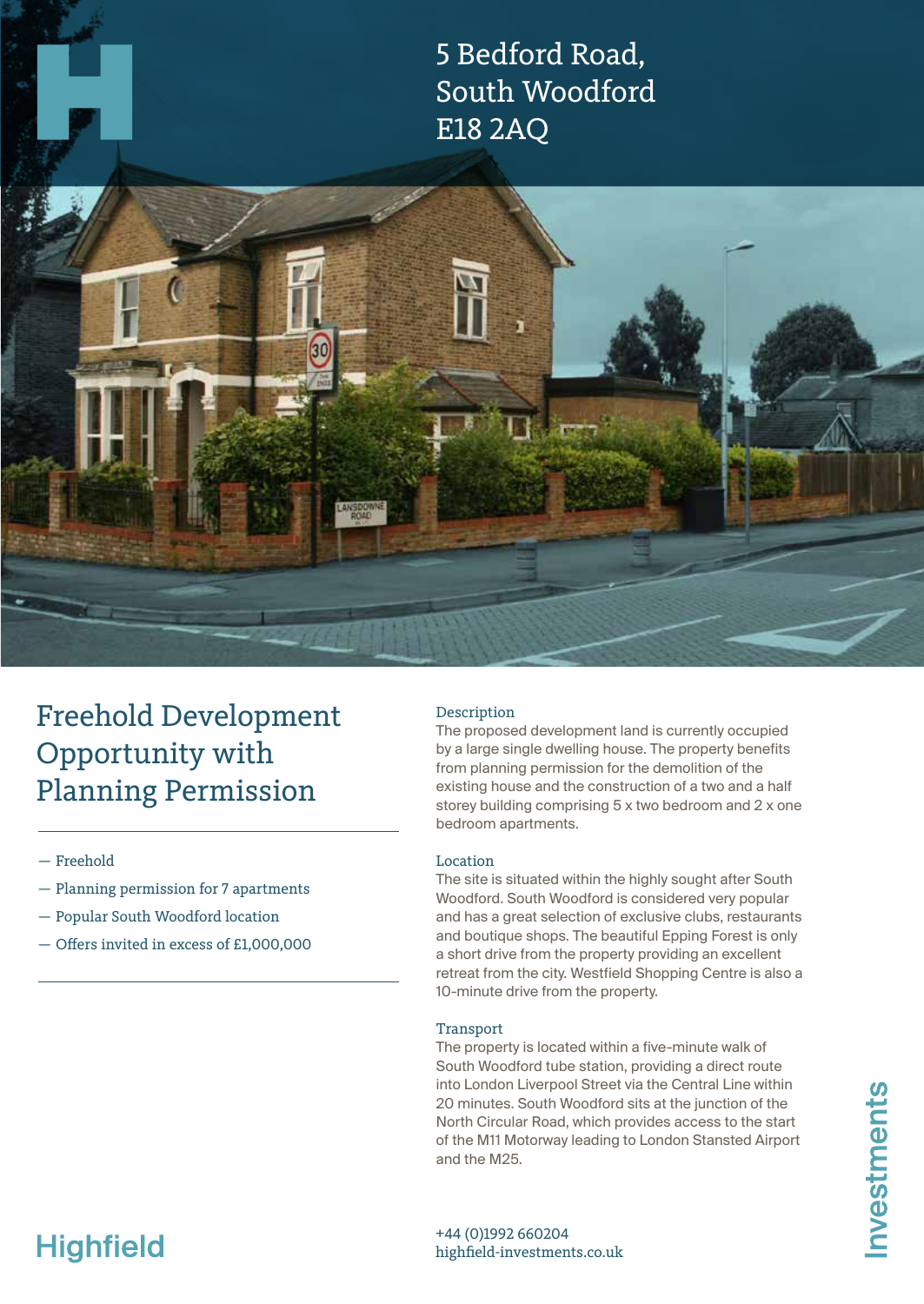# 5 Bedford Road, South Woodford E18 2AQ

Existing rear-view



# Schedule

| Flat | Floor  | <b>Bedrooms</b> | M <sup>2</sup> | ft <sup>2</sup> |
|------|--------|-----------------|----------------|-----------------|
|      | Ground |                 | 61             | 656             |
| っ    | Ground | っ               | 61             | 656             |
| 3    | Ground |                 | 53             | 581             |
| 4    | First  | 2               | 61             | 656             |
| 5    | First  |                 | 50             | 538             |
| 6    | First  | 2               | 61             | 656             |
|      | Second | ◠               | 90             | 968             |
|      |        |                 | 437            | 4,711           |